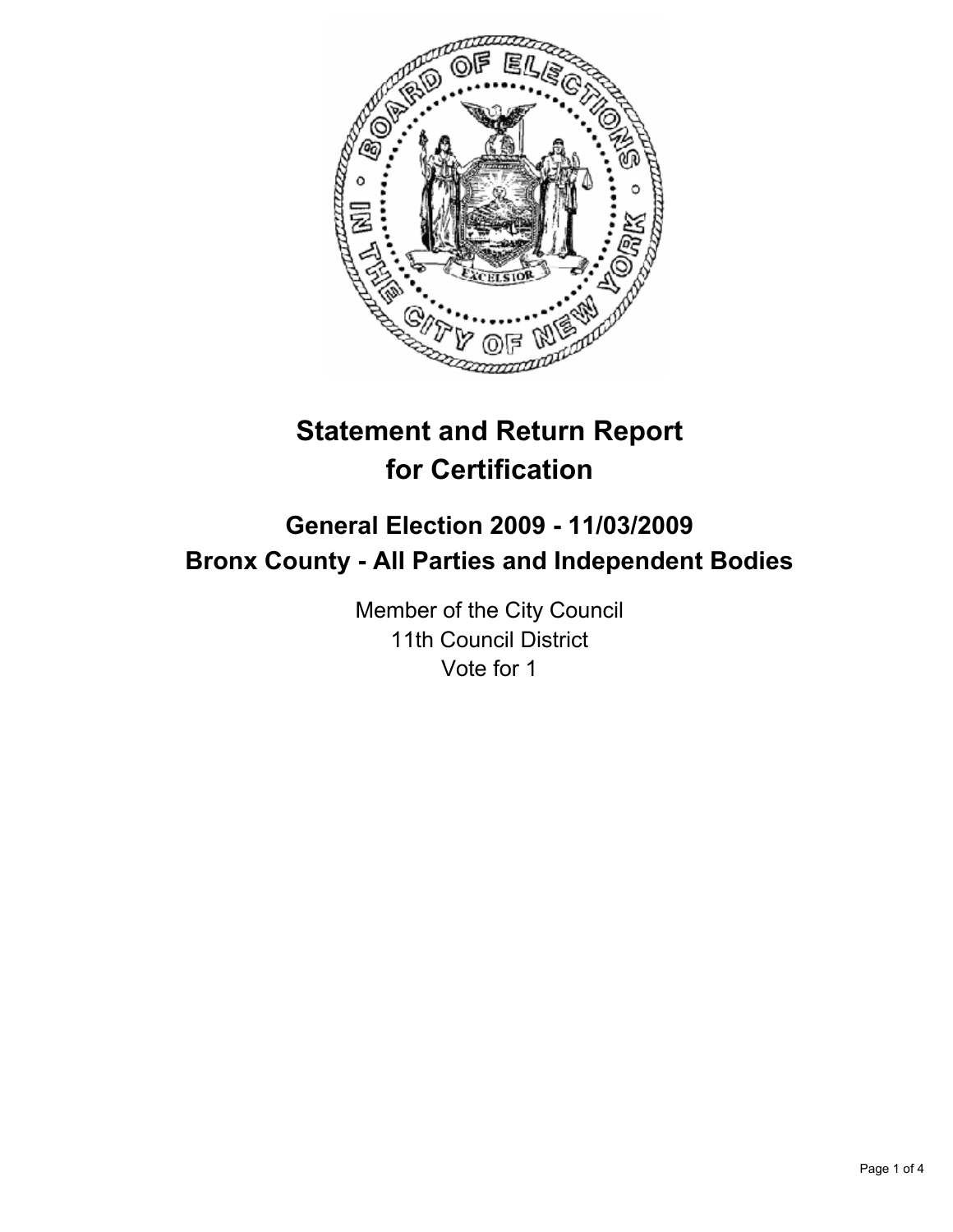

## **Assembly District 78**

| <b>PUBLIC COUNTER</b>               | 1,809 |
|-------------------------------------|-------|
| <b>EMERGENCY</b>                    |       |
| ABSENTEE/MILITARY                   | 36    |
| AFFIDAVIT                           | 15    |
| <b>Total Ballots</b>                | 1,861 |
| G OLIVER KOPPELL (DEMOCRATIC)       | 1,097 |
| STYLO A SAPASKIS (REPUBLICAN)       | 176   |
| STEPHEN BRADIAN (CONSERVATIVE)      | 44    |
| G OLIVER KOPPELL (WORKING FAMILIES) | 55    |
| <b>Total Votes</b>                  | 1,372 |
| Unrecorded                          | 489   |

### **Assembly District 80**

| <b>PUBLIC COUNTER</b>               | 3,486 |
|-------------------------------------|-------|
| <b>EMERGENCY</b>                    |       |
| ABSENTEE/MILITARY                   | 103   |
| <b>AFFIDAVIT</b>                    | 46    |
| <b>Total Ballots</b>                | 3,642 |
| G OLIVER KOPPELL (DEMOCRATIC)       | 2,096 |
| STYLO A SAPASKIS (REPUBLICAN)       | 267   |
| STEPHEN BRADIAN (CONSERVATIVE)      | 65    |
| G OLIVER KOPPELL (WORKING FAMILIES) | 94    |
| <b>Total Votes</b>                  | 2,522 |
| Unrecorded                          | 1,120 |
|                                     |       |

#### **Assembly District 81**

| <b>PUBLIC COUNTER</b>               | 17,360         |
|-------------------------------------|----------------|
| <b>EMERGENCY</b>                    | 160            |
| ABSENTEE/MILITARY                   | 576            |
| <b>AFFIDAVIT</b>                    | 138            |
| <b>Total Ballots</b>                | 18,234         |
| G OLIVER KOPPELL (DEMOCRATIC)       | 10,811         |
| STYLO A SAPASKIS (REPUBLICAN)       | 2,582          |
| STEPHEN BRADIAN (CONSERVATIVE)      | 703            |
| G OLIVER KOPPELL (WORKING FAMILIES) | 671            |
| ANTHONY P. CASSINO (WRITE-IN)       | 1              |
| ARI HOFFENING (WRITE-IN)            | 1              |
| DEBRA FOX (WRITE-IN)                | 1              |
| <b>JESSICA FLAGG (WRITE-IN)</b>     | 1              |
| KOPELL (WRITE-IN)                   | 1              |
| MARTIN OLIVIERI (WRITE-IN)          | 1              |
| TONY P. CASSINO (WRITE-IN)          | $\overline{2}$ |
| <b>Total Votes</b>                  | 14,775         |
| Unrecorded                          | 3,459          |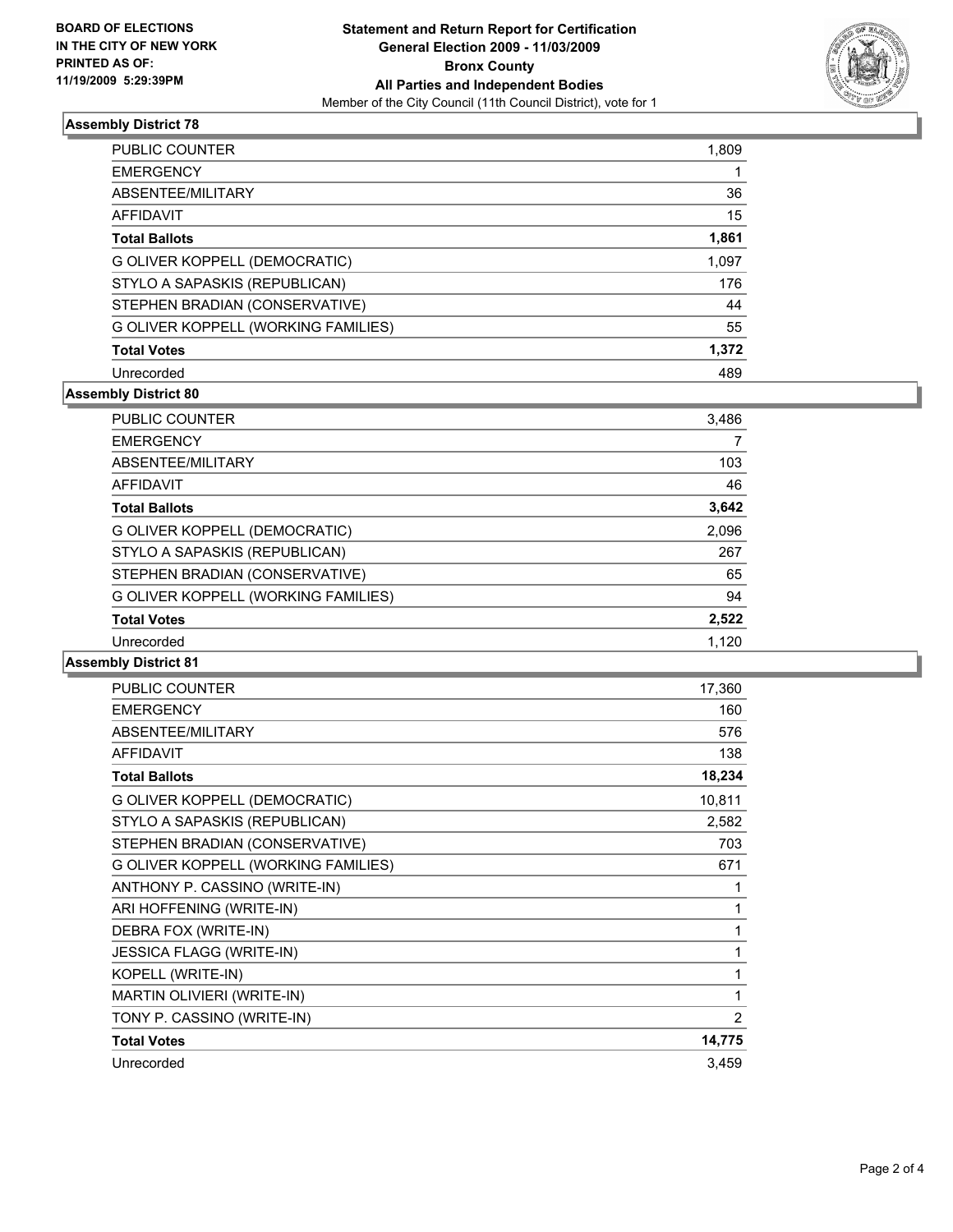

### **Assembly District 83**

| <b>PUBLIC COUNTER</b>               | 157           |
|-------------------------------------|---------------|
| <b>EMERGENCY</b>                    | 0             |
| ABSENTEE/MILITARY                   | 4             |
| <b>AFFIDAVIT</b>                    | 0             |
| <b>Total Ballots</b>                | 161           |
| G OLIVER KOPPELL (DEMOCRATIC)       | 100           |
| STYLO A SAPASKIS (REPUBLICAN)       | 11            |
| STEPHEN BRADIAN (CONSERVATIVE)      | $\mathcal{P}$ |
| G OLIVER KOPPELL (WORKING FAMILIES) | 3             |
| <b>Total Votes</b>                  | 116           |
| Unrecorded                          | 45            |